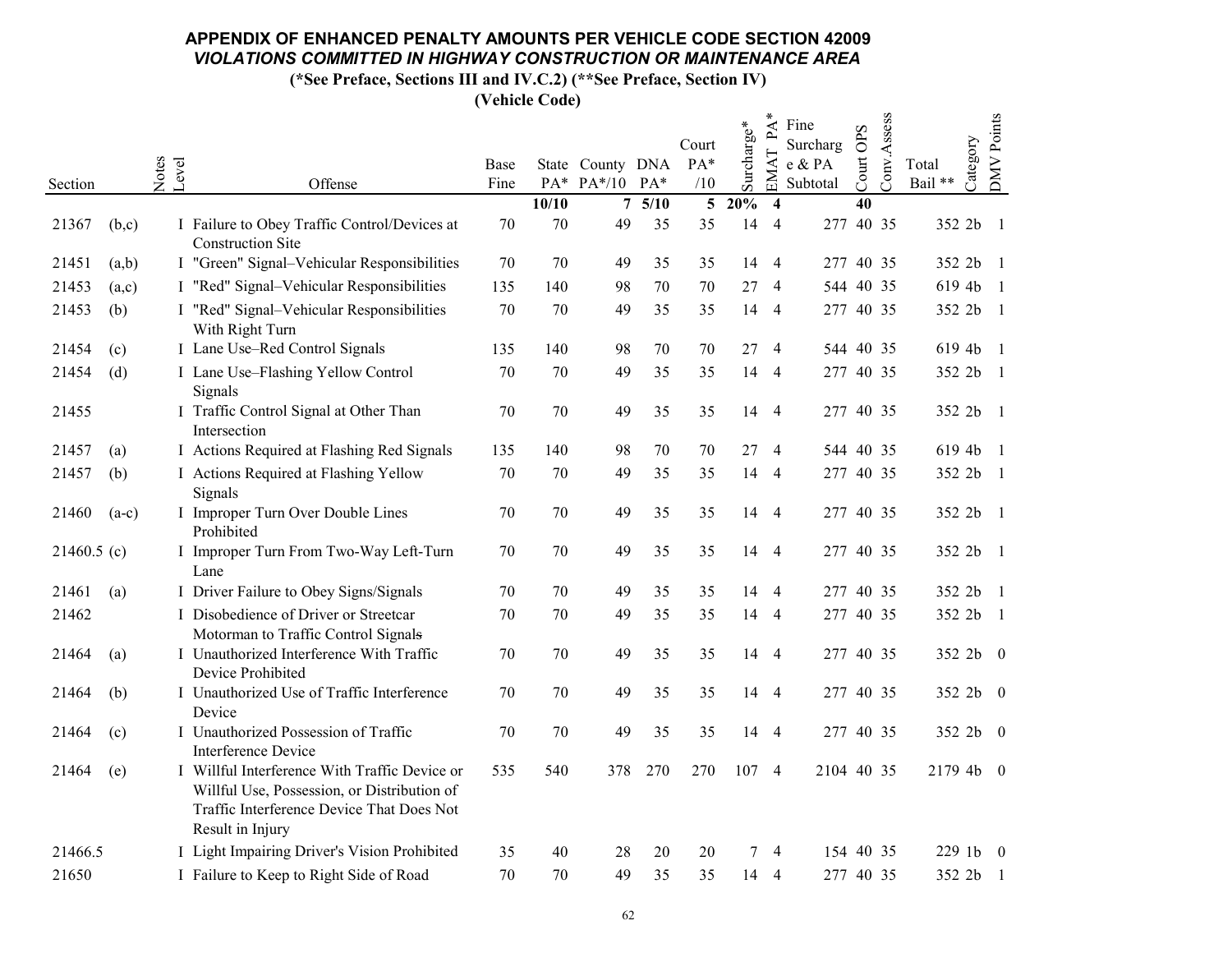(\*See Preface, Sections III and IV.C.2) (\*\*See Preface, Section IV)

|                |                                                               |      |       |                  |        | Court          |                        | ⋖<br>ച                  | Fine<br>Surcharg |           | Conv.Assess |         |           | DMV Points     |
|----------------|---------------------------------------------------------------|------|-------|------------------|--------|----------------|------------------------|-------------------------|------------------|-----------|-------------|---------|-----------|----------------|
|                | Notes<br>Level                                                | Base |       | State County DNA |        | PA*            | $\mathrm{Surcharge}^*$ | EMAT                    | e & PA           | Court OPS |             | Total   | Category  |                |
| Section        | Offense                                                       | Fine |       | PA* PA*/10 PA*   |        | /10            |                        |                         | Subtotal         |           |             | Bail ** |           |                |
|                |                                                               |      | 10/10 |                  | 75/10  | 5 <sup>5</sup> | 20%                    | $\overline{\mathbf{4}}$ |                  | 40        |             |         |           |                |
| 21651<br>(a)   | I Driving Across Dividing Section on<br>Freeway Prohibited    | 70   | 70    | 49               | 35     | 35             | 14                     | $\overline{4}$          | 277 40 35        |           |             |         | 352 2b    | -1             |
| 21652          | I Improperly Entering Highway From Service<br>Road            | 70   | 70    | 49               | 35     | 35             |                        | 14 4                    |                  |           | 277 40 35   |         | 352 2b 1  |                |
| 21654<br>(a)   | I Slow-Moving Vehicles-Keep to Right Edge<br>of Roadway       | 70   | 70    | 49               | 35     | 35             |                        | 14 4                    |                  |           | 277 40 35   |         | 352 2b 1  |                |
| 21655<br>(b)   | I Failure to Use Designated Lanes                             | 70   | 70    | 49               | 35     | 35             | 14                     | $\overline{4}$          |                  |           | 277 40 35   |         | 352 2b    | $\overline{1}$ |
| $21655.5$ (b)  | I Improper Use of Preferential Lanes                          | 135  | 140   | 98               | 70     | 70             | 27                     | $\overline{4}$          |                  |           | 544 40 35   |         | $6194b$ 0 |                |
| $21655.8$ (a)  | I Driving Over Double Lines of Preferential<br>Lanes          | 135  | 140   | 98               | $70\,$ | 70             |                        | 274                     |                  |           | 544 40 35   |         | 619 4b 1  |                |
| 21656          | I Failure of Slow-Moving Vehicles to Turn<br>Out              | 70   | 70    | 49               | 35     | 35             |                        | 14 4                    |                  |           | 277 40 35   |         | 352 2b 1  |                |
| 21657          | I Driving Against One-Way Traffic<br>Patterns                 | 70   | 70    | 49               | 35     | 35             |                        | 14 4                    | 277 40 35        |           |             |         | 352 2b 1  |                |
| 21658<br>(a,b) | I Lane Straddling/Failure to Use Specified<br>Lanes           | 70   | 70    | 49               | 35     | 35             |                        | 14 4                    |                  |           | 277 40 35   |         | 352 2b 1  |                |
| 21659          | I Unsafe Driving on Three-Lane Highway                        | 70   | 70    | 49               | 35     | 35             | 14                     | $\overline{4}$          |                  |           | 277 40 35   |         | 352 2b 1  |                |
| 21660          | I Failure of Approaching Vehicles to Pass to<br>the Right     | 70   | 70    | 49               | 35     | 35             |                        | 14 4                    |                  |           | 277 40 35   |         | 352 2b    | -1             |
| 21661          | I Right-of-Way Rule-Narrow Grades                             | 70   | 70    | 49               | 35     | 35             | 14                     | $\overline{4}$          |                  |           | 277 40 35   |         | 352 2b 1  |                |
| 21662<br>(a,b) | I Mountains-Keep to Right-Use Horn                            | 70   | 70    | 49               | 35     | 35             | 14                     | $\overline{4}$          |                  |           | 277 40 35   |         | 352 2b    | -1             |
| 21663          | I Driving on Sidewalk Prohibited                              | 70   | 70    | 49               | 35     | 35             | 14                     | $\overline{4}$          |                  |           | 277 40 35   |         | 352 2b 1  |                |
| 21664          | I Failure to Use Designated Freeway On-/<br>Off-ramp Properly | 70   | 70    | 49               | 35     | 35             |                        | 14 4                    |                  |           | 277 40 35   |         | 352 2b    | -1             |
| 21700          | I Load/Passengers Not to Obstruct Driver's<br>View            | 70   | 70    | 49               | 35     | 35             |                        | 14 4                    |                  |           | 277 40 35   |         | 352 2b 1  |                |
| 21703          | I Following Too Closely Prohibited                            | 70   | 70    | 49               | 35     | 35             |                        | 14 4                    |                  |           | 277 40 35   |         | 352 2b 1  |                |
| 21704<br>(a)   | I Trucks/Trailers Following Too Closely<br>Prohibited         | 70   | 70    | 49               | 35     | 35             |                        | 14 4                    |                  |           | 277 40 35   |         | 352 2b 1  |                |
| 21705          | I Caravans Following Too Closely<br>Prohibited                | 70   | 70    | 49               | 35     | 35             |                        | 14 4                    |                  |           | 277 40 35   |         | 352 2b 1  |                |
| 21706          | I Following Emergency Vehicles Too Closely<br>Prohibited      | 70   | 70    | 49               | 35     | 35             |                        | 14 4                    |                  |           | 277 40 35   |         | 352 2b 1  |                |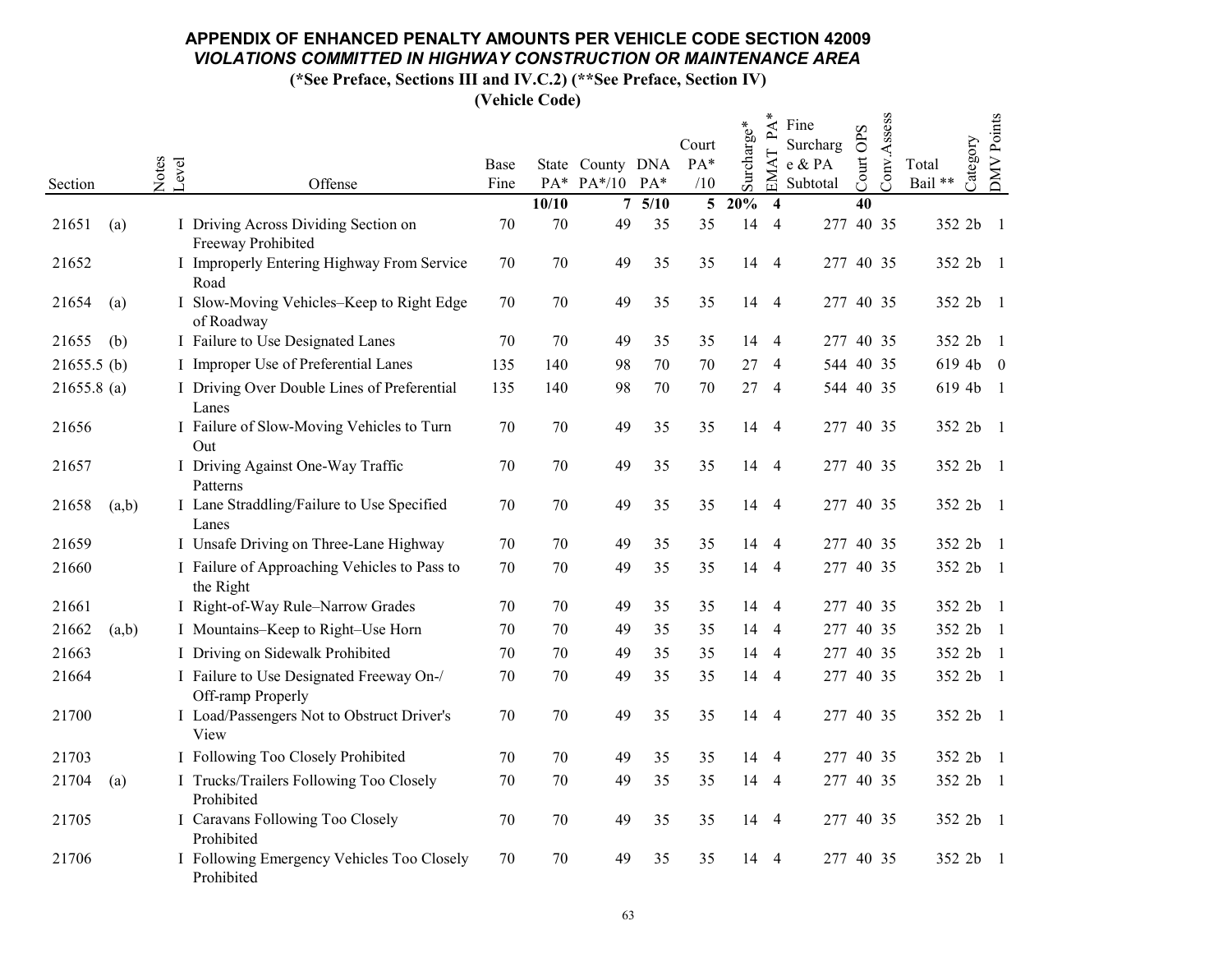(\*See Preface, Sections III and IV.C.2) (\*\*See Preface, Section IV)

|                |                                                                                                                                                      |              |        |                                             |       | Court          |             | $\mathsf{P}\mathsf{A}$ | Fine<br>Surcharg   |           |             |                              |                  |
|----------------|------------------------------------------------------------------------------------------------------------------------------------------------------|--------------|--------|---------------------------------------------|-------|----------------|-------------|------------------------|--------------------|-----------|-------------|------------------------------|------------------|
| Section        | Notes<br>Level<br>Offense                                                                                                                            | Base<br>Fine |        | State County DNA<br>$PA^*$ $PA^*/10$ $PA^*$ |       | PA*<br>/10     | Surcharge*  | EMAT                   | e & PA<br>Subtotal | Court OPS | Conv.Assess | Category<br>Total<br>Bail ** | DMV Points       |
|                |                                                                                                                                                      |              | 10/10  |                                             | 75/10 | 5 <sup>5</sup> | 20%         | $\overline{4}$         |                    | 40        |             |                              |                  |
| $21706.5$ (b)  | I Operation of Vehicle in Unsafe Manner in<br>an Emergency Incident Zone                                                                             | 105          | 110    | 77                                          | 55    | 55             | 21          | $\overline{4}$         | 427 40 35          |           |             | 502 4b                       | -1               |
| 21707          | I Driving Within 300 Feet of Fire Areas<br>Prohibited                                                                                                | $70\,$       | 70     | 49                                          | 35    | 35             |             | 14 4                   | 277 40 35          |           |             | 352 2b 1                     |                  |
| 21708          | I Running Over Unprotected Fire/Chemical<br>Hose Prohibited                                                                                          | 70           | 70     | 49                                          | 35    | 35             |             | 14 4                   | 277 40 35          |           |             | 352 2b 0                     |                  |
| 21709          | I Driving Within Safety Zone Prohibited                                                                                                              | 70           | 70     | 49                                          | 35    | 35             |             | 14 4                   | 277 40 35          |           |             | 352 2b                       | - 1              |
| 21710          | I Coasting in Neutral on Downgrade<br>Prohibited                                                                                                     | 70           | 70     | 49                                          | 35    | 35             |             | 14 4                   | 277 40 35          |           |             | 352 2b 0                     |                  |
| 21711          | I Whipping or Swerving Towed Vehicle<br>Prohibited                                                                                                   | 70           | 70     | 49                                          | 35    | 35             |             | 14 4                   | 277 40 35          |           |             | 352 2b                       | -1               |
| 21712<br>(a)   | I Allowing Riding on Portion of Vehicle<br>Not Designed for Passenger Use<br>Prohibited                                                              | 70           | $70\,$ | 49                                          | 35    | 35             |             | 14 4                   | 277 40 35          |           |             | 352 2b 1                     |                  |
| 21712<br>(b)   | I Unlawful Riding on Vehicle Prohibited                                                                                                              | 70           | 70     | 49                                          | 35    | 35             |             | 14 4                   | 277 40 35          |           |             | 352 2b 0                     |                  |
| 21712<br>(c)   | I Driver Permitting Riding in Trunk of<br>Vehicle                                                                                                    | 135          | 140    | 98                                          | 70    | 70             | 27          | $\overline{4}$         | 544 40 35          |           |             | 619 4b 1                     |                  |
| (d)<br>21712   | I Riding in Trunk of Vehicle                                                                                                                         | 135          | 140    | 98                                          | 70    | 70             |             | 27 4                   | 544 40 35          |           |             | 619 4b 0                     |                  |
| 21712<br>(g)   | I Towing Trailer Coach, Camp Trailer, or<br>Trailer Carrying Vessel That Contains<br>Passenger                                                       | 70           | 70     | 49                                          | 35    | 35             |             | 14 4                   | 277 40 35          |           |             | 352 2b 1                     |                  |
| 21712<br>(h)   | I Driving While Towing Person Riding on<br>Motorcycle, Motorized Bicycle, Bicycle,<br>Coaster, Roller Skates, Sled, Skis, or Toy<br>Vehicle          | 70           | 70     | 49                                          | 35    | 35             |             | 14 4                   | 277 40 35          |           |             | 352 2b 1                     |                  |
| 21714<br>(a)   | I Use of Three-Wheeled Vehicle in HOV<br>Lane                                                                                                        | 70           | 70     | 49                                          | 35    | 35             |             | 14 4                   | 277 40 35          |           |             | 352 2b 1                     |                  |
| (b)<br>21714   | I Use of Three-Wheeled Vehicle in Lane<br>Adjacent to Striping or Area Between Two<br>or More Vehicles Traveling in Adjacent<br><b>Traffic Lanes</b> | 70           | 70     | 49                                          | 35    | 35             |             | 14 4                   | 277 40 35          |           |             | 352 2b 1                     |                  |
| 21715<br>(a,b) | I Exceeding Passenger Vehicle Towing<br><b>Combination Limits</b>                                                                                    | 70           | 70     | 49                                          | 35    | 35             |             | 14 4                   | 277 40 35          |           |             | 352 2b                       | -1               |
| 21720          | I Unlawful Operation of Pocket Bike                                                                                                                  | 35           | 40     | 28                                          | 20    | 20             | $7^{\circ}$ | $\overline{4}$         | 154 40 35          |           |             | 229 2b                       | $\boldsymbol{0}$ |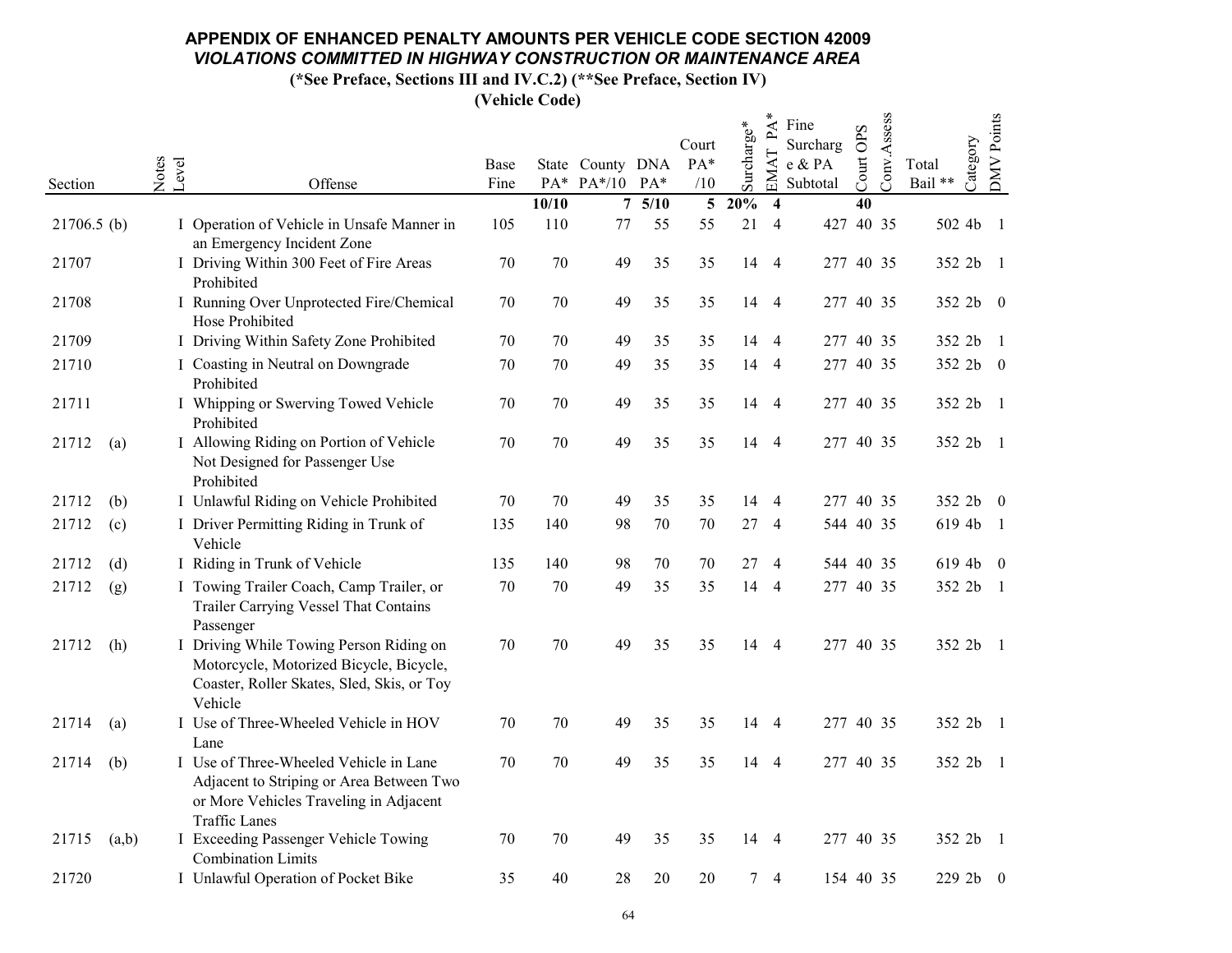(\*See Preface, Sections III and IV.C.2) (\*\*See Preface, Section IV)

|         |          |                |                                                                                                                                               |      |       |                  |       |                 |            | $PA^*$                  | Fine               |           | Conv.Assess |                   | <b>DMV</b> Points |
|---------|----------|----------------|-----------------------------------------------------------------------------------------------------------------------------------------------|------|-------|------------------|-------|-----------------|------------|-------------------------|--------------------|-----------|-------------|-------------------|-------------------|
|         |          |                |                                                                                                                                               | Base |       | State County DNA |       | Court<br>PA*    | Surcharge* |                         | Surcharg<br>e & PA | Court OPS |             | Category<br>Total |                   |
| Section |          | Notes<br>Level | Offense                                                                                                                                       | Fine | PA*   | $PA*/10$ $PA*$   |       | /10             |            | EMAT                    | Subtotal           |           |             | Bail **           |                   |
|         |          |                |                                                                                                                                               |      | 10/10 |                  | 75/10 | $5\overline{)}$ | 20%        | $\overline{\mathbf{4}}$ |                    | 40        |             |                   |                   |
| 21750   |          |                | I Overtaking and Passing Unsafely                                                                                                             | 70   | 70    | 49               | 35    | 35              | 14         | $\overline{4}$          | 277 40 35          |           |             | 352 2b 1          |                   |
| 21751   |          |                | I Passing Without Sufficient Clearance                                                                                                        | 70   | 70    | 49               | 35    | 35              | 14         | $\overline{4}$          | 277 40 35          |           |             | 352 2b            | -1                |
| 21752   | (a,b,d)  |                | I Driving Left of Center Prohibited                                                                                                           | 70   | 70    | 49               | 35    | 35              | 14         | $\overline{4}$          | 277 40 35          |           |             | 352 2b            | $\overline{1}$    |
| 21752   | (c)      |                | I Driving Left of Center-Within 100 Feet or<br>When Traversing Railroad Grade<br>Crossing-Prohibited                                          | 135  | 140   | 98               | 70    | 70              | 27         | $\overline{4}$          | 544 40 35          |           |             | 619 4b            | $\overline{1}$    |
| 21753   |          |                | I Failure to Yield to Overtaking Vehicle                                                                                                      | 70   | 70    | 49               | 35    | 35              | 14         | $\overline{4}$          | 277 40 35          |           |             | 352 2b 1          |                   |
| 21754   | $(a-e)$  |                | I Improper Passing on Right Prohibited                                                                                                        | 70   | 70    | 49               | 35    | 35              | 14         | $\overline{4}$          | 277 40 35          |           |             | 352 2b            | $\overline{1}$    |
| 21755   |          |                | I Unsafe Passing on Right Shoulder                                                                                                            | 70   | 70    | 49               | 35    | 35              | 14         | $\overline{4}$          | 277 40 35          |           |             | 352 2b            | -1                |
| 21758   |          |                | I Unsafe Passing on Grades Prohibited                                                                                                         | 70   | 70    | 49               | 35    | 35              |            | 14 4                    | 277 40 35          |           |             | 352 2b            | -1                |
| 21760   | (b)      |                | I Overtaking or Passing Bicycle Unsafely                                                                                                      | 70   | 70    | 49               | 35    | 35              | 14         | $\overline{4}$          | 277 40 35          |           |             | 352 4b            | $\overline{1}$    |
| 21760   | (b)      |                | I Causing Bodily Injury to a Bicycle Operator<br>From Collision While Overtaking or Passing<br><b>Bicycle Unsafely</b>                        | 255  | 260   | 182              | 130   | 130             |            | 51 4                    | 1012 40 35         |           |             | 1087 4b           | - 1               |
| 21760   | (c)      |                | I Overtaking or Passing Bicycle at Distance of<br>Less Than Three Feet                                                                        | 70   | 70    | 49               | 35    | 35              |            | 14 4                    | 277 40 35          |           |             | 352 4b 1          |                   |
| 21760   | (c)      |                | I Causing Bodily Injury to a Bicycle Operator<br>From Collision While Overtaking or Passing<br>Bicycle at Distance of Less Than Three Feet    | 255  | 260   | 182              | 130   | 130             |            | 51 4                    | 1012 40 35         |           |             | 1087 4b 1         |                   |
| 21760   | (d)      |                | I Overtaking or Passing Bicycle Without<br>Slowing to Reasonable Speed                                                                        | 70   | 70    | 49               | 35    | 35              |            | 14 4                    | 277 40 35          |           |             | 352 4b 1          |                   |
| 21760   | (d)      |                | I Causing Bodily Injury to a Bicycle Operator<br>From Collision While Overtaking or Passing<br>Bicycle Without Slowing to Reasonable<br>Speed | 255  | 260   | 182              | 130   | 130             |            | 51 4                    | 1012 40 35         |           |             | 1087 4b 1         |                   |
| 21800   | $(a-c)$  |                | I Violation of Right-of-Way/Uncontrolled<br>Intersection                                                                                      | 70   | 70    | 49               | 35    | 35              |            | 14 4                    | 277 40 35          |           |             | 352 2b 1          |                   |
| 21800   | (d)(1,2) |                | I Violation of Right-of-Way/Controlled<br>Intersection With Inoperative Control<br>Signals                                                    | 70   | 70    | 49               | 35    | 35              |            | 14 4                    | 277 40 35          |           |             | 352 2b 1          |                   |
| 21801   | (a,b)    |                | I Violation of Right-of-Way-Left Turn                                                                                                         | 70   | 70    | 49               | 35    | 35              | 14         | 4                       | 277 40 35          |           |             | 352 2b 1          |                   |
| 21802   | (a,b)    |                | I Violation of Right-of-Way-Entering<br>Through Highway                                                                                       | 70   | 70    | 49               | 35    | 35              | 14         | 4                       | 277 40 35          |           |             | 352 2b            | -1                |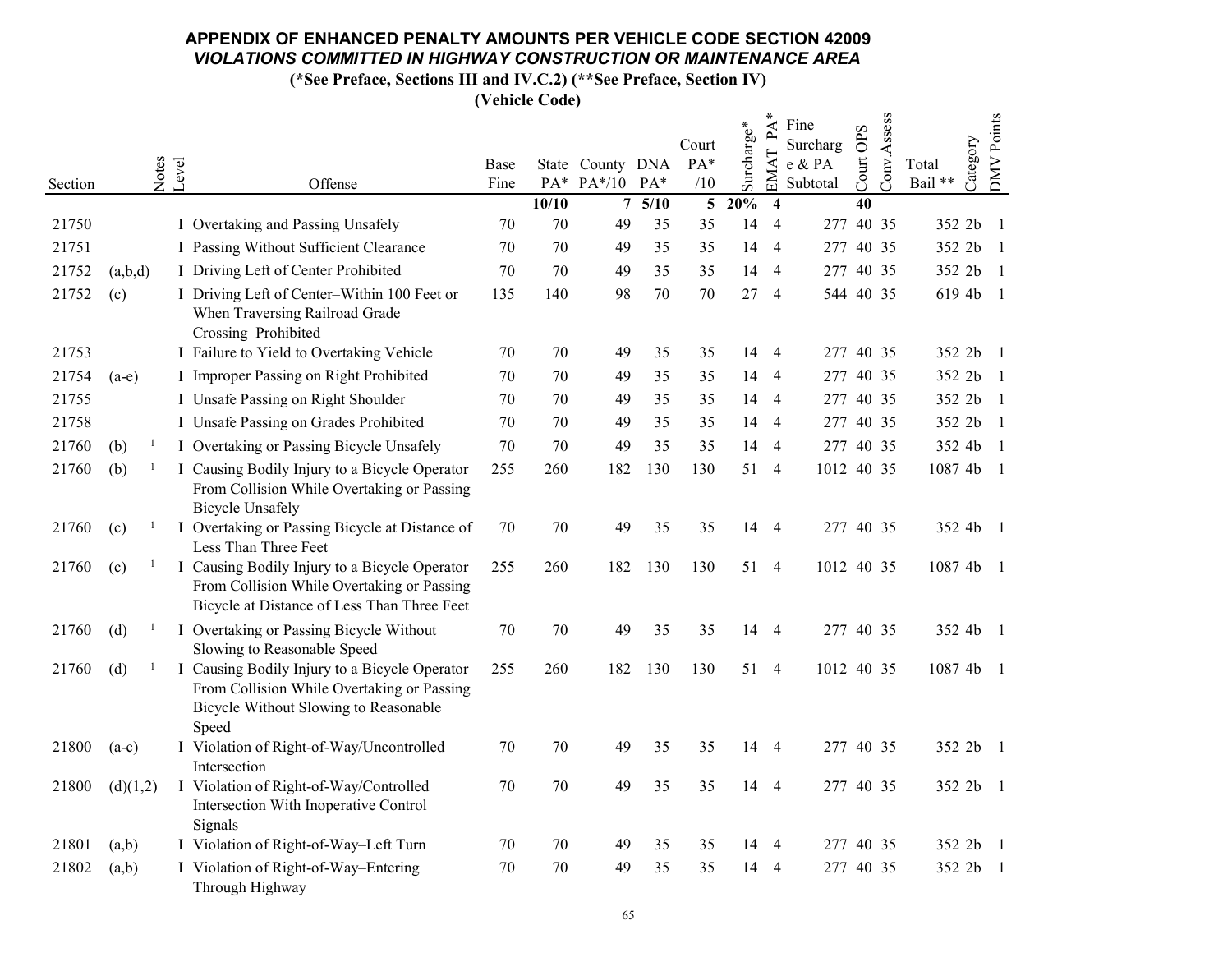(\*See Preface, Sections III and IV.C.2) (\*\*See Preface, Section IV)

|         |       |                |                                                                                                                                                  |      |       |                  |           |                   |            | ∗<br>$\mathbf{P}\mathbf{A}$ | Fine               |           | Conv.Assess |           |          | <b>DMV</b> Points |
|---------|-------|----------------|--------------------------------------------------------------------------------------------------------------------------------------------------|------|-------|------------------|-----------|-------------------|------------|-----------------------------|--------------------|-----------|-------------|-----------|----------|-------------------|
|         |       |                |                                                                                                                                                  | Base |       | State County DNA |           | Court<br>PA*      | Surcharge* | $\vdash$                    | Surcharg<br>e & PA | Court OPS |             | Total     | Category |                   |
| Section |       | Notes<br>Level | Offense                                                                                                                                          | Fine |       | PA* PA*/10 PA*   |           | /10               |            | <b>EMA</b>                  | Subtotal           |           |             | Bail **   |          |                   |
|         |       |                |                                                                                                                                                  |      | 10/10 |                  | $7\;5/10$ | $5\overline{)}$   | 20%        | $\overline{\mathbf{4}}$     |                    | 40        |             |           |          |                   |
| 21803   | (a,b) |                | I Violation of "Yield" Sign                                                                                                                      | 70   | 70    | 49               | 35        | 35                | 14         | $\overline{4}$              | 277 40 35          |           |             | 352 2b    |          | -1                |
| 21804   | (a,b) |                | I Entering Highway From Alley or<br>Driveway                                                                                                     | 70   | 70    | 49               | 35        | 35                | 14         | $\overline{4}$              | 277 40 35          |           |             | 352 2b 1  |          |                   |
| 21806   | (a,b) |                | I Failure to Yield to Emergency Vehicle                                                                                                          | 135  | 140   | 98               | 70        | 70                | 27         | $\overline{4}$              | 544 40 35          |           |             | 619 4b 1  |          |                   |
| 21807   |       |                | I Driving Authorized Emergency Vehicle<br>Without Due Regard for Safety of Persons<br>and Property                                               | 70   | 70    | 49               | 35        | 35                | 14         | $\overline{4}$              | 277 40 35          |           |             | 352 2b    |          | - 1               |
| 21809   | (a)   |                | I Failure to Slow Down or Change Lane<br>When Approaching and Passing Stationary<br>Emergency Vehicle or Tow Truck<br>Displaying Specific Lights | 70   | 70    | 49               | 35        | 35                |            | 14 4                        | 277 40 35          |           |             | 352 2b 1  |          |                   |
| 22100   | (a,b) |                | I Turn at Intersection From Wrong<br>Position                                                                                                    | 70   | 70    | 49               | 35        | 35                | 14         | $\overline{4}$              | 277 40 35          |           |             | 352 2b 1  |          |                   |
| 22100.5 |       |                | I U-Turn at Controlled Intersection                                                                                                              | 70   | 70    | 49               | 35        | 35                | 14         | $\overline{4}$              | 277 40 35          |           |             | 352 2b 1  |          |                   |
| 22101   | (d)   |                | I Violating Special Traffic Control Markers                                                                                                      | 70   | 70    | 49               | 35        | 35                | 14         | $\overline{4}$              | 277 40 35          |           |             | 352 2b    |          | -1                |
| 22102   |       |                | I Illegal U-Turn in Business District                                                                                                            | 70   | 70    | 49               | 35        | 35                | 14         | $\overline{4}$              | 277 40 35          |           |             | 352 2b    |          | -1                |
| 22103   |       |                | I Illegal U-Turn in Residential District                                                                                                         | 70   | 70    | 49               | 35        | 35                | 14         | $\overline{4}$              | 277 40 35          |           |             | 352 2b    |          | $\overline{1}$    |
| 22104   |       |                | I Illegal U-Turn Near Fire Station                                                                                                               | 70   | 70    | 49               | 35        | 35                | 14         | $\overline{4}$              | 277 40 35          |           |             | 352 2b    |          |                   |
| 22105   |       |                | I Illegal U-Turn on Highway Without<br>Unobstructed View                                                                                         | 70   | 70    | 49               | 35        | 35                | 14         | $\overline{4}$              | 277 40 35          |           |             | 352 2b 1  |          |                   |
| 22106   |       |                | I Unsafe Starting or Backing on Highway                                                                                                          | 70   | 70    | 49               | 35        | 35                | 14         | $\overline{4}$              | 277 40 35          |           |             | 352 2b    |          | $\overline{1}$    |
| 22107   |       |                | I Unsafe Turn or Lane Change Prohibited                                                                                                          | 70   | 70    | 49               | 35        | 35                | 14         | $\overline{4}$              | 277 40 35          |           |             | 352 2b    |          | $\overline{1}$    |
| 22108   |       |                | I Signal Required Before Turning or<br><b>Changing Lanes</b>                                                                                     | 70   | 70    | 49               | 35        | 35                | 14         | $\overline{4}$              | 277 40 35          |           |             | 352 2b    |          | - 1               |
| 22109   |       |                | I Sudden Stopping Without Signaling                                                                                                              | 70   | 70    | 49               | 35        | 35                | 14         | $\overline{4}$              | 277 40 35          |           |             | 352 2b 1  |          |                   |
| 22110   | (a,b) |                | I Hand/Lamp Signal Not Given                                                                                                                     | 70   | 70    | 49               | 35        | 35                | 14         | $\overline{4}$              | 277 40 35          |           |             | 352 2b    |          | -1                |
| 22348   | (b)   |                | I Speeding Over 100 MPH Prohibited                                                                                                               | 235  | 240   | 168              | 120       | 120               | 47         | 4                           | 934 40 35          |           |             | 1009 4b 2 |          |                   |
| 22348   | (c)   |                | I Failure of Vehicles Subject to VC 22406 to<br>Use Designated Lane                                                                              | 70   | 70    | 49               | 35        | 35                | 14         | $\overline{4}$              | 277 40 35          |           |             | 352 2b    |          | $\overline{1}$    |
| 22349   | (a)   |                | I Exceeding Maximum Speed Limit of<br>65 MPH                                                                                                     |      |       |                  |           | [See Speed Chart] |            |                             |                    |           |             |           | 4b       | -1                |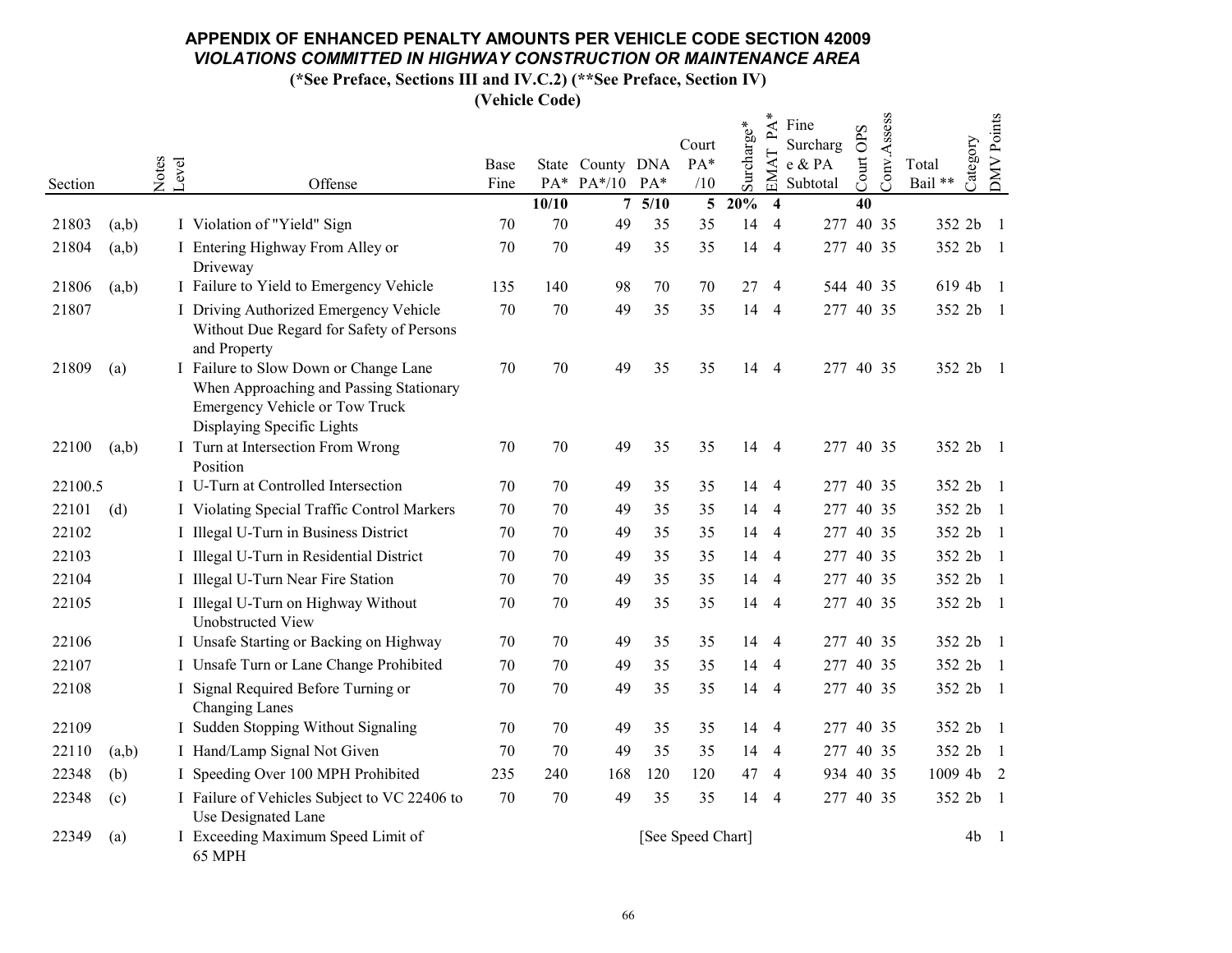(\*See Preface, Sections III and IV.C.2) (\*\*See Preface, Section IV)

|         |        |                |                                                                                                                | Base |       |                  | State County DNA | Court<br>PA*      | Surcharge* | $PA^*$<br>Fine<br>Surcharg<br>EMAT<br>e & PA | Conv.Assess<br>Court OPS | Total   | Category       | <b>DMV</b> Points |
|---------|--------|----------------|----------------------------------------------------------------------------------------------------------------|------|-------|------------------|------------------|-------------------|------------|----------------------------------------------|--------------------------|---------|----------------|-------------------|
| Section |        | Notes<br>Level | Offense                                                                                                        | Fine |       | $PA^*$ $PA^*/10$ | $PA*$            | /10               |            | Subtotal                                     |                          | Bail ** |                |                   |
| 22349   | (b)    |                | I Exceeding Maximum Speed Limit of<br>55 MPH on a Two-Lane Undivided<br>Highway                                |      | 10/10 |                  | 75/10            | [See Speed Chart] | $5\ 20\%$  | $\overline{\mathbf{4}}$                      | 40                       |         | 4 <sub>b</sub> | -1                |
| 22350   |        |                | I Unsafe Speed for Prevailing Condition                                                                        |      |       |                  |                  | [See Speed Chart] |            |                                              |                          |         | 4 <sub>b</sub> | $\overline{1}$    |
| 22351   | (a,b)  |                | I Driving in Excess of Prima Facie Speed<br>Limits Established in VC 22352                                     |      |       |                  |                  | [See Speed Chart] |            |                                              |                          |         | 4 <sub>b</sub> | -1                |
| 22352   | (a)(1) |                | I Operating Vehicle in Excess of 15 MPH at<br>Railroad Crossing                                                |      |       |                  |                  | [See Speed Chart] |            |                                              |                          |         | 4 <sub>b</sub> | -1                |
| 22352   | (a)(2) |                | I Operating Vehicle in Excess of 15 MPH at<br>Freeway Intersection With No Clear Field of<br>Vision            |      |       |                  |                  | [See Speed Chart] |            |                                              |                          |         | 4 <sub>b</sub> | - 1               |
| 22352   | (a)(3) |                | I Operating Vehicle in Excess of 15 MPH on<br>Any Alley                                                        |      |       |                  |                  | [See Speed Chart] |            |                                              |                          |         | 4 <sub>b</sub> | -1                |
| 22352   | (b)(1) |                | I Operation Vehicle in Excess of 25 MPH<br>in Business District                                                |      |       |                  |                  | [See Speed Chart] |            |                                              |                          |         | 4 <sub>b</sub> | -1                |
| 22352   | (b)(2) |                | I Operating Vehicle in Excess of 25 MPH<br>by School                                                           |      |       |                  |                  | [See Speed Chart] |            |                                              |                          |         | 4 <sub>b</sub> | -1                |
| 22352   | (b)(3) |                | I Operating Vehicle in Excess of 25 MPH<br>by Senior Center                                                    |      |       |                  |                  | [See Speed Chart] |            |                                              |                          |         | 4 <sub>b</sub> | -1                |
| 22354   |        |                | I Failure to Abide by Speed Limits Set by the<br>State Department of Transportation (DOT)<br>on State Highways |      |       |                  |                  | [See Speed Chart] |            |                                              |                          |         | 4 <sub>b</sub> | -1                |
| 22355   |        |                | I Failure to Abide by Variable Speed Limits<br>Set by the State Department of<br>Transportation (DOT)          |      |       |                  |                  | [See Speed Chart] |            |                                              |                          |         | 4 <sub>b</sub> | - 1               |
| 22357   |        |                | I Violation of Prima Facie Local Speed<br>Limit                                                                |      |       |                  |                  | [See Speed Chart] |            |                                              |                          |         | 4 <sub>b</sub> | $\overline{1}$    |
| 22358   |        |                | I Violation of Local Speed Limit                                                                               |      |       |                  |                  | [See Speed Chart] |            |                                              |                          |         | 4 <sub>b</sub> | - 1               |
| 22358.3 |        |                | I Violation of Local Speed Limit on Narrow<br>Street                                                           |      |       |                  |                  | [See Speed Chart] |            |                                              |                          |         | 4 <sub>b</sub> | -1                |
| 22358.4 |        |                | I Violation of Prima Facie Local Speed Limit                                                                   |      |       |                  |                  | [See Speed Chart] |            |                                              |                          |         | 4 <sub>b</sub> | $\mathbf{1}$      |
| 22360   |        |                | I Violation of Local Speed Limits Between<br><b>Business and Residence Districts</b>                           |      |       |                  |                  | [See Speed Chart] |            |                                              |                          |         | 4 <sub>b</sub> | -1                |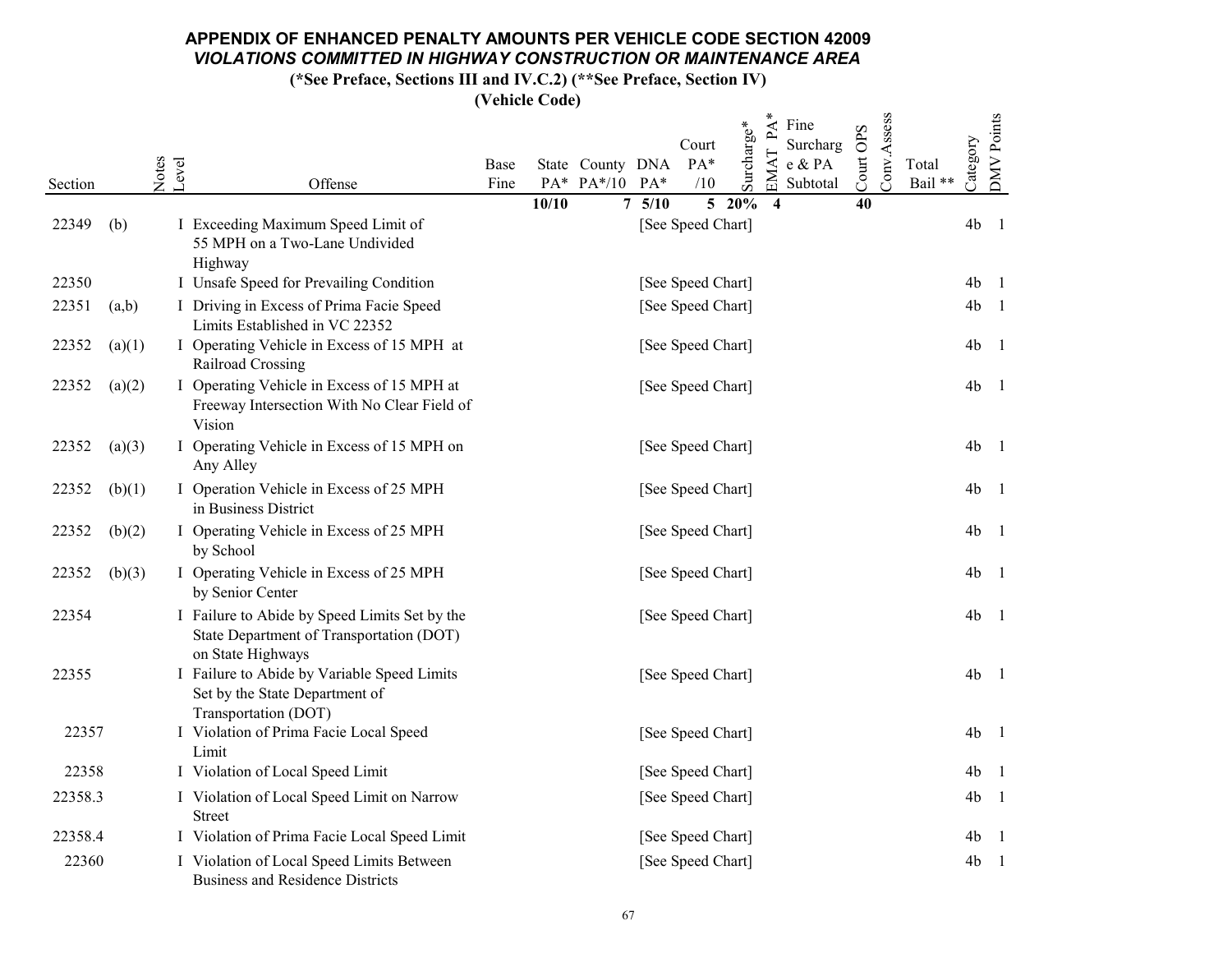(\*See Preface, Sections III and IV.C.2) (\*\*See Preface, Section IV)

|                |                |                                                                                                |      |       |                  |        | Court             |            | ∗<br>PA                 | Fine<br>Surcharg |           | Conv.Assess |          |                | DMV Points     |
|----------------|----------------|------------------------------------------------------------------------------------------------|------|-------|------------------|--------|-------------------|------------|-------------------------|------------------|-----------|-------------|----------|----------------|----------------|
|                | Notes<br>Level |                                                                                                | Base |       | State County DNA |        | PA*               | Surcharge* | EMAT                    | e & PA           | Court OPS |             | Total    | Category       |                |
| Section        |                | Offense                                                                                        | Fine |       | PA* PA*/10 PA*   |        | /10               |            |                         | Subtotal         |           |             | Bail **  |                |                |
| 22361          |                | I Violation of Speed Limit on Multiple Lane                                                    |      | 10/10 |                  | 75/10  | [See Speed Chart] | $5\ 20\%$  | $\overline{\mathbf{4}}$ |                  | 40        |             |          | 4 <sub>b</sub> | -1             |
|                |                | Highways                                                                                       |      |       |                  |        |                   |            |                         |                  |           |             |          |                |                |
| 22362          |                | I Violation of Speed Limit Surrounding<br>Special Work Crews                                   |      |       |                  |        | [See Speed Chart] |            |                         |                  |           |             |          | 4 <sub>b</sub> | -1             |
| 22363          |                | I Violation of DOT or Local Speed Limit<br>Set for Snow or Ice                                 |      |       |                  |        | [See Speed Chart] |            |                         |                  |           |             |          | 4 <sub>b</sub> | -1             |
| 22364          |                | I Violation of Speed Limit Set by DOT on<br>State Highways                                     |      |       |                  |        | [See Speed Chart] |            |                         |                  |           |             |          | 4 <sub>b</sub> | -1             |
| 22406<br>(a)   |                | I Truck or Tractor 1-9 MPH Over<br>55 MPH Limit                                                | 85   | 90    | 63               | 45     | 45                |            | $17 - 4$                |                  | 349 40 35 |             | 424 4b 1 |                |                |
| 22406<br>(a)   |                | I Truck or Tractor 10 MPH or More Over<br>55 MPH Limit                                         | 135  | 140   | 98               | 70     | 70                |            | 27 4                    |                  | 544 40 35 |             | 619 4b 1 |                |                |
| 22407          |                | I Posted Speed for Designated Vehicles-In<br>Excess of Speed Limit by 10 MPH or<br>More        | 135  | 140   | 98               | $70\,$ | 70                | 27         | $\overline{4}$          |                  | 544 40 35 |             | 619 4b 1 |                |                |
| 22409          |                | I Speed Limit for Solid Tire Vehicle                                                           |      |       |                  |        | [See Speed Chart] |            |                         |                  |           |             |          | 4 <sub>b</sub> | $\blacksquare$ |
| 22410          |                | I Exceeding Speed Limit for Metal Tire<br>Vehicles                                             | 70   | 70    | 49               | 35     | 35                |            | 14 4                    |                  | 277 40 35 |             | 352 2b   |                | $\overline{1}$ |
| 22413          |                | I Violation of Speed Limit Set by Local<br>Authority for Steep Grades                          |      |       |                  |        | [See Speed Chart] |            |                         |                  |           |             |          | 4 <sub>b</sub> | -1             |
| 22450<br>(a)   |                | I Failure to Stop at Stop Sign                                                                 | 70   | 70    | 49               | 35     | 35                |            | 14 4                    |                  | 277 40 35 |             |          | 352 2b 1       |                |
| 22450<br>(b)   |                | I Failure to Stop at Stop Sign at Railroad<br>Grade Crossing                                   | 135  | 140   | 98               | 70     | 70                | 27         | $\overline{4}$          |                  | 544 40 35 |             | 619 4b 1 |                |                |
| 22451<br>(a,b) |                | I Failure to Stop for Train Signals/Closed<br>Gates                                            | 135  | 140   | 98               | 70     | 70                |            | $27 - 4$                |                  | 544 40 35 |             | 619 4b 1 |                |                |
| 22452<br>(b)   |                | I Failure of Certain Vehicles to Stop at<br>Railroad Crossings                                 | 135  | 140   | 98               | 70     | 70                |            | 27 4                    |                  | 544 40 35 |             | 619 4b 1 |                |                |
| 22452<br>(c)   |                | I Failure of Commercial Vehicle to Stop at<br>Railroad Crossings                               | 135  | 140   | 98               | 70     | 70                | 27         | 4                       |                  | 544 40 35 |             | 619 4b 1 |                |                |
| 22454<br>(a)   |                | I Passing School Bus With Flashing Signals                                                     | 185  | 190   | 133              | 95     | 95                |            | 37 4                    |                  | 739 40 35 |             | 814 4b   |                | $\blacksquare$ |
| 22455<br>(a)   |                | I Vending From Vehicle Without Coming to<br>a Complete Stop or Parking the Vehicle<br>Lawfully | 70   | 70    | 49               | 35     | 35                |            | 14 4                    |                  | 277 40 35 |             | 352 2b 0 |                |                |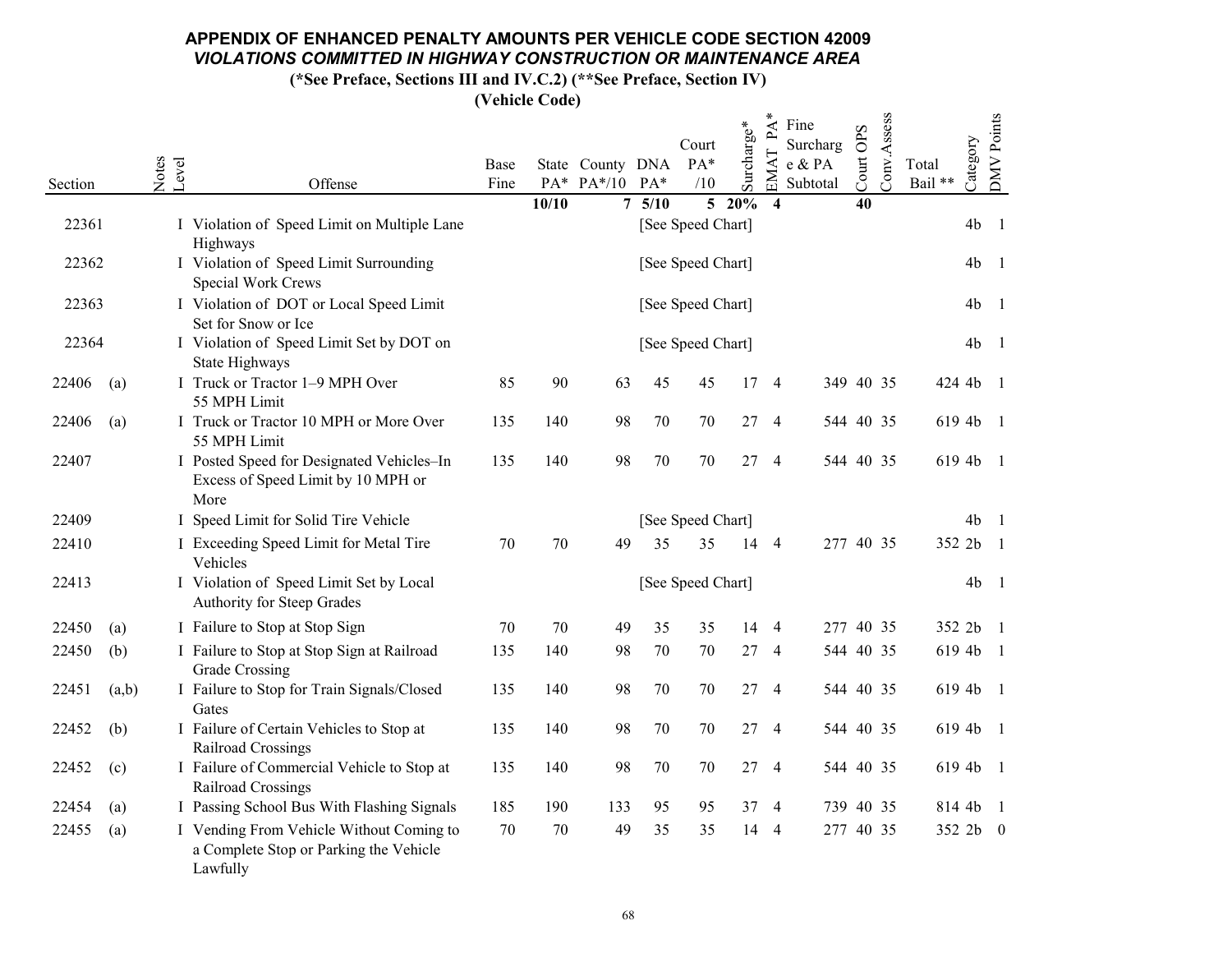(\*See Preface, Sections III and IV.C.2) (\*\*See Preface, Section IV)

|         |                       |       |                                                                                                                     |      |       |                  |       | Court          |            | $\mathbf{P}\mathbf{A}$ | Fine<br>Surcharg |           | Conv.Assess |                   | DMV Points     |
|---------|-----------------------|-------|---------------------------------------------------------------------------------------------------------------------|------|-------|------------------|-------|----------------|------------|------------------------|------------------|-----------|-------------|-------------------|----------------|
|         | Notes                 | Level |                                                                                                                     | Base |       | State County DNA |       | $PA*$          | Surcharge* | EMAT                   | e & PA           | Court OPS |             | Category<br>Total |                |
| Section |                       |       | Offense                                                                                                             | Fine |       | PA* PA*/10 PA*   |       | /10            |            |                        | Subtotal         |           |             | Bail **           |                |
|         |                       |       |                                                                                                                     |      | 10/10 |                  | 75/10 | 5 <sup>5</sup> | 20%        | $\overline{4}$         |                  | 40        |             |                   |                |
| 22456   | $(e)(1-3)$            |       | I Vending From an Ice Cream Truck Under<br><b>Prohibited Conditions</b>                                             | 70   | 70    | 49               | 35    | 35             | 14         | $\overline{4}$         | 277 40 35        |           |             | 352 2b 0          |                |
| 23109   | (c)<br>$\mathbf{Z}$   |       | I Engaging In/Abetting Exhibition of Speed<br>Prohibited                                                            | 110  | 110   | 77               | 55    | 55             |            | 22 4                   |                  |           | 433 40 35   | 508 2b 2          |                |
| 23154   | (a)                   |       | I Driving With Blood Alcohol Level of .01 or<br>Greater While on Probation for Violation of<br>VC 23152 or VC 23153 | 105  | 110   | 77               | 55    | 55             |            | 21 4                   | 427 40 35        |           |             | 502 3b 0          |                |
| 23220   | (a)                   |       | I Drinking Alcoholic Beverage, Smoking or<br>Ingesting Marijuana Product While Driving<br>Off-Highway Prohibited    | 105  | 110   | 77               | 55    | 55             |            | 21 4                   | 427 40 35        |           |             | 502 3b 0          |                |
| 23221   | (a)                   |       | I Drinking Alcoholic Beverage, Smoking or<br>Ingesting Marijuana Product by Driver<br>Prohibited                    | 105  | 110   | 77               | 55    | 55             |            | 21 4                   | 427 40 35        |           |             | 502 3b 1          |                |
| 23221   | (b)                   |       | I Drinking Alcoholic Beverage, Smoking or<br>Ingesting Marijuana Product by Passenger<br>Prohibited                 | 105  | 110   | 77               | 55    | 55             |            | 21 4                   | 427 40 35        |           |             | 502 3b 0          |                |
| 23222   | (a)                   |       | I Possession of Open Container While<br>Driving Prohibited                                                          | 105  | 110   | 77               | 55    | 55             | 21         | 4                      |                  |           | 427 40 35   | 502 3b 1          |                |
| 23222   | (b)                   |       | I Possession of Open Container of Cannabis<br>by Driver                                                             | 105  | 110   | 77               | 55    | 55             |            | 21 4                   |                  |           | 427 40 35   | 502 3b 1          |                |
| 23223   | 3<br>(a)              |       | I Possession of Open Container by Driver<br>Prohibited                                                              | 105  | 110   | 77               | 55    | 55             |            | 21 4                   |                  |           | 427 40 35   | 502 3b 0          |                |
| 23223   | (b)<br>$\mathbf{3}$   |       | I Possession of Open Container by Passenger<br>Prohibited                                                           | 105  | 110   | 77               | 55    | 55             |            | 21 4                   | 427 40 35        |           |             | 502 3b 0          |                |
| 23225   | $(a)(1)$ <sup>3</sup> |       | I Storage of Open Container Restricted                                                                              | 105  | 110   | 77               | 55    | 55             |            | 21 4                   | 427 40 35        |           |             | 502 3b 0          |                |
| 23226   | (a)                   |       | I Storage by Driver of Open Container in<br>Passenger Compartment Prohibited                                        | 105  | 110   | 77               | 55    | 55             |            | 21 4                   |                  |           | 427 40 35   | 502 3b 0          |                |
| 23226   | (b)                   |       | I Storage by Passenger of Open Container in<br>Passenger Compartment Prohibited                                     | 105  | 110   | 77               | 55    | 55             |            | 21 4                   | 427 40 35        |           |             | 502 3b 0          |                |
| 22406.1 |                       |       | M Maximum Speed for Commercial Vehicles-<br>In Excess of Speed Limit by 15 MPH or<br>More                           | 600  | 600   | 420              | 300   | 300            | 120 4      |                        | 2344 40 30       |           |             | 2414              | 1.5            |
| 23103   | (a,b)                 |       | M Reckless Driving                                                                                                  | 290  | 290   | 203              | 145   | 145            | 58         | 4                      | 1135 40 30       |           |             | 1205              | $\overline{2}$ |
| 23104   | (a)                   |       | M Reckless Driving-Bodily Injury                                                                                    | 700  | 700   | 490              | 350   | 350            | 140        | 4                      | 2734 40 30       |           |             | 2804              | $\overline{2}$ |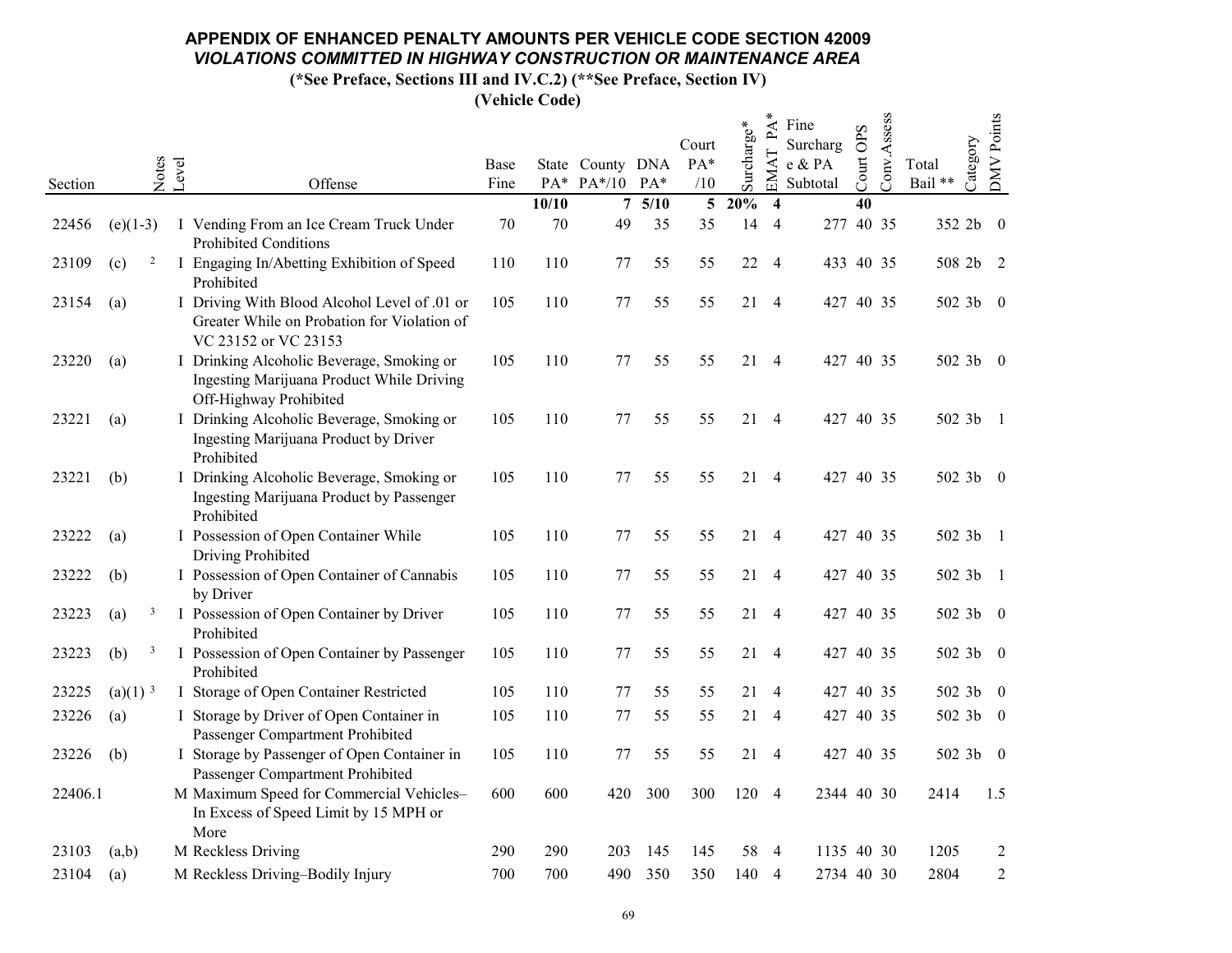(\*See Preface, Sections III and IV.C.2) (\*\*See Preface, Section IV)

|         |                       |                |                                                                                                                                                                  |      |       |                  |         | Court          |            | PA                      | Fine<br>Surcharg |           | Conv.Assess |         | <b>DMV</b> Points |
|---------|-----------------------|----------------|------------------------------------------------------------------------------------------------------------------------------------------------------------------|------|-------|------------------|---------|----------------|------------|-------------------------|------------------|-----------|-------------|---------|-------------------|
|         |                       |                |                                                                                                                                                                  | Base |       | State County DNA |         | $PA*$          | Surcharge* | EMAT                    | e & PA           | Court OPS |             | Total   | Category          |
| Section |                       | Notes<br>Level | Offense                                                                                                                                                          | Fine |       | PA* PA*/10 PA*   |         | /10            |            |                         | Subtotal         |           |             | Bail ** |                   |
|         |                       |                |                                                                                                                                                                  |      | 10/10 |                  | 75/10   | 5 <sup>5</sup> | 20%        | $\overline{\mathbf{4}}$ |                  | 40        |             |         |                   |
| 23104   | (b)                   |                | M Reckless Driving-Great Bodily Injury                                                                                                                           | 1000 | 1000  | 700              | 500     | 500            | 200        | $\overline{4}$          | 3904 40 30       |           |             | 3974    | $\overline{2}$    |
| 23105   | (a)                   |                | M Reckless Driving-Specific Injury                                                                                                                               | 1500 | 1500  | 1050             | 750     | 750            | 300 4      |                         | 5854 40 30       |           |             | 5924    | $\overline{2}$    |
| 23109   | (a)                   |                | M Engaging in Speed Contests Prohibited                                                                                                                          | 720  | 720   | 504              | 360     | 360            | 144 4      |                         | 2812 40 30       |           |             | 2882    | $\overline{2}$    |
| 23109   | (b)                   |                | M Abetting Speed Contest Prohibited                                                                                                                              | 200  | 200   | 140              | 100     | 100            | 40         | $\overline{4}$          | 784 40 30        |           |             | 854     | $\mathbf{1}$      |
| 23109   | (c)                   |                | M Engage In/Abet Exhibition of Speed<br>Prohibited                                                                                                               | 200  | 200   | 140              | 100     | 100            | 40         | $\overline{4}$          | 784 40 30        |           |             | 854     | $\overline{2}$    |
| 23109   | (d)                   |                | M Placing Barricades or Obstructions<br>Prohibited                                                                                                               | 200  | 200   | 140              | 100     | 100            | 40         | $\overline{4}$          | 784 40 30        |           |             | 854     | $\mathbf{1}$      |
| 23109   | $(e)(2)$ <sup>4</sup> |                | M Engaging in Speed Contest and Causing<br><b>Bodily Injury</b>                                                                                                  | 1000 | 1000  | 700              | 500     | 500            | 200        | $\overline{4}$          | 3904 40 30       |           |             | 3974    | $\overline{2}$    |
| 23109.1 |                       |                | M Engaging in Speed Contest-Specific<br>Injury                                                                                                                   | 1500 | 1500  | 1050             | 750     | 750            | 300 4      |                         | 5854 40 30       |           |             | 5924    | $\overline{2}$    |
| 23152   | (a,b)                 |                | M Driving Under Influence of Alcohol                                                                                                                             | 780  | 780   | 546              | 390     | 390            | 156 4      |                         | 3046 40 30       |           |             | 3116    | $\overline{2}$    |
| 23152   | (c)                   |                | M Driving While Addicted to Drug                                                                                                                                 | 780  | 780   | 546              | 390     | 390            | 156        | -4                      | 3046 40 30       |           |             | 3116    | $\sqrt{2}$        |
| 23152   | (d)                   |                | M Driving Commercial Vehicle Under                                                                                                                               | 900  | 900   | 630              | 450     | 450            | 180 4      |                         | 3514 40 30       |           |             | 3584    | $\mathfrak{Z}$    |
|         |                       |                | Influence of Alcohol                                                                                                                                             |      |       |                  |         |                |            |                         |                  |           |             |         |                   |
| 23152   | (e)                   |                | Driving a Motor Vehicle When a Passenger<br>for Hire Is a Passenger in the Vehicle at the<br>Time of the Offense with a .04 or Higher<br>BAC.                    | 780  | 780   | 546              | 390     | 390            | 156 4      |                         | 3046 40 30       |           |             | 3116    | $\sqrt{2}$        |
| 23152   | (f)                   |                | M Driving Under Influence of Drug                                                                                                                                | 780  | 780   | 546              | 390     | 390            | 156 4      |                         | 3046 40 30       |           |             | 3116    | $\overline{2}$    |
| 23152   | (g)                   |                | M Driving Under Influence of Alcohol and<br>Drug                                                                                                                 | 780  | 780   |                  | 546 390 | 390            | 156 4      |                         | 3046 40 30       |           |             | 3116    | $\overline{2}$    |
| 23153   | (a,b)                 |                | M Driving Under Influence of Alcohol<br>While Causing Injury                                                                                                     | 1000 | 1000  | 700              | 500     | 500            | 200 4      |                         | 3904 40 30       |           |             | 3974    | $\sqrt{2}$        |
| 23153   | (d)                   |                | M Driving Commercial Vehicle Under<br>Influence of Alcohol While Causing<br>Injury                                                                               | 1000 | 1000  | 700              | 500     | 500            | 200 4      |                         | 3904 40 30       |           |             | 3974    | $\overline{3}$    |
| 23153   | (e)                   |                | Driving a Motor Vehicle When a Passenger<br>for Hire Is a Passenger in the Vehicle at the<br>Time of the Offense with a .04 or Higher<br>BAC and Causing Injury. | 1000 | 1000  | 700              | 500     | 500            | 200 4      |                         | 3904 40 30       |           |             | 3974    | $\sqrt{2}$        |